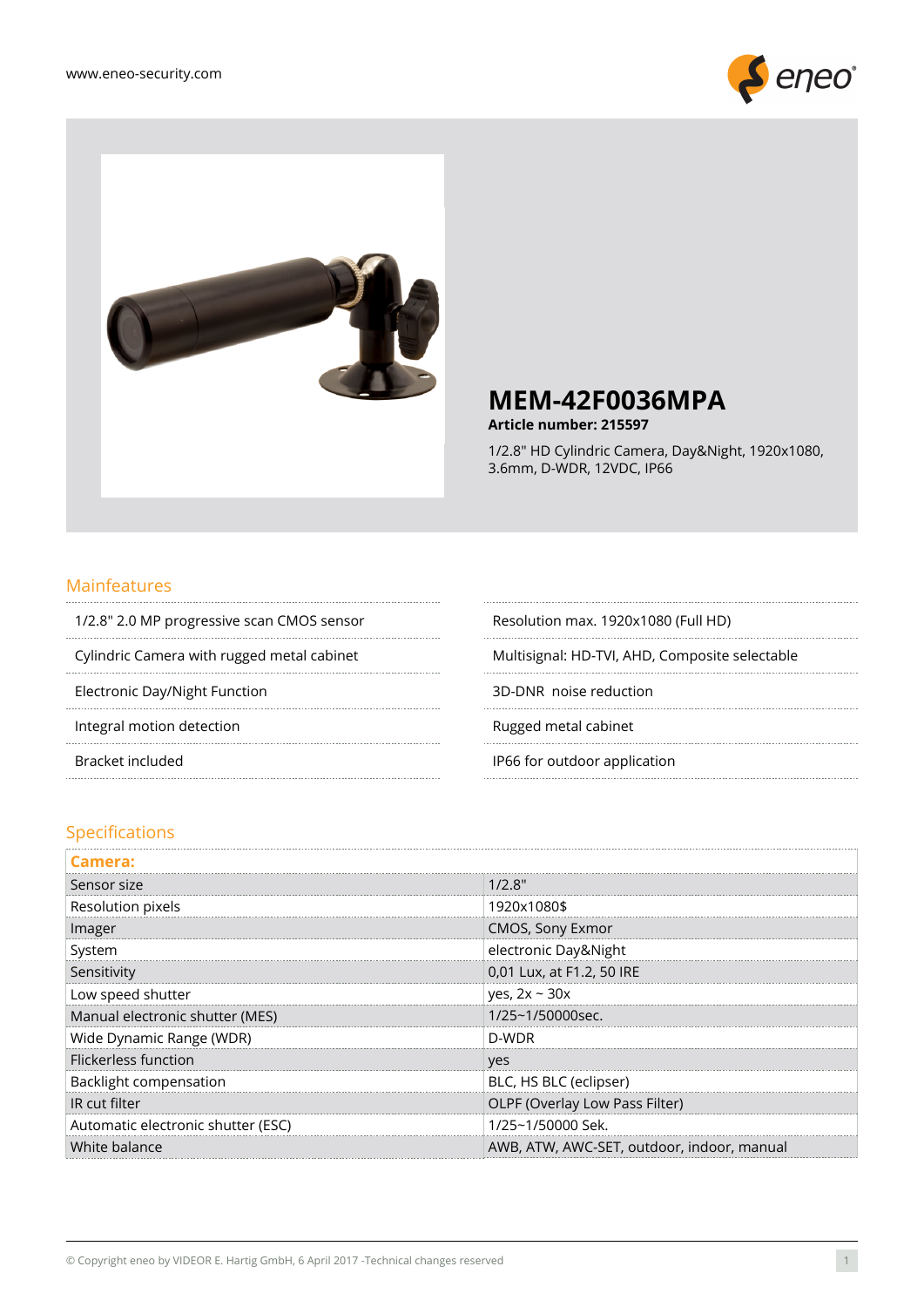# **MEM-42F0036MPA**

## Continued Specifications

| Signal-to-noise ratio                 | 50dB                                                 |
|---------------------------------------|------------------------------------------------------|
| <b>Video:</b>                         |                                                      |
| Signal format                         | Composite (FBAS), HD-TVI, AHD                        |
| Frame rate                            | 1080 @ 25/30p, 720 @ 50/60p                          |
| Lens:                                 |                                                      |
| Lens type                             | fixed focal length                                   |
| Focal length                          | $3,6$ mm                                             |
| Digital zoom                          | no                                                   |
| Iris control                          | n/a                                                  |
| Video standard                        | PAL                                                  |
| Vertical angle of view                | 54,6 $\degree$                                       |
| Horizontal angle of view              | 92,6 $^{\circ}$                                      |
| <b>Features:</b>                      |                                                      |
| Motion detector                       | yes                                                  |
| Menu languages                        | German, English, French, Italian, Spanish, Portugese |
| Privacy zones masking                 | Areas-ON/OFF switchable                              |
| Mirror function                       | V flip, mirror, rotation                             |
| <b>Digital Noise Reduction (DNR)</b>  | 2D-DNR, 3D-DNR                                       |
| <b>Interfaces / Inputs / Outputs:</b> |                                                      |
| Video outputs                         | HD-TVI, AHD, composite (CVBS), selectable            |
| Alarm inputs                          | no                                                   |
| Alarm outputs                         | no                                                   |
| Serial interfaces protocols           | Pelco C / TVI (UTC)                                  |
| <b>General:</b>                       |                                                      |
| Series                                | eneo HD-TVI                                          |
| Dimensions (HxWxD)                    | 21x21x73mm                                           |
| Illumination                          | no                                                   |
| Colour (housing)                      | black                                                |
| Housing                               | indoor                                               |
| Housing material                      | metal                                                |
| Weight                                | 80g                                                  |
| Power consumption                     | 1.8W                                                 |
| Mounting                              | wall mount, ceiling mount                            |
| Protection rating                     | <b>IP66</b>                                          |
| Supply voltage                        | 12VDC                                                |
| Temperature range (operation)         | $-10^{\circ}$ C ~ +50°C                              |
| Text display                          | supplied                                             |
| <b>Scope of delivery:</b>             |                                                      |
| Parts supplied                        | manual, wall bracket                                 |